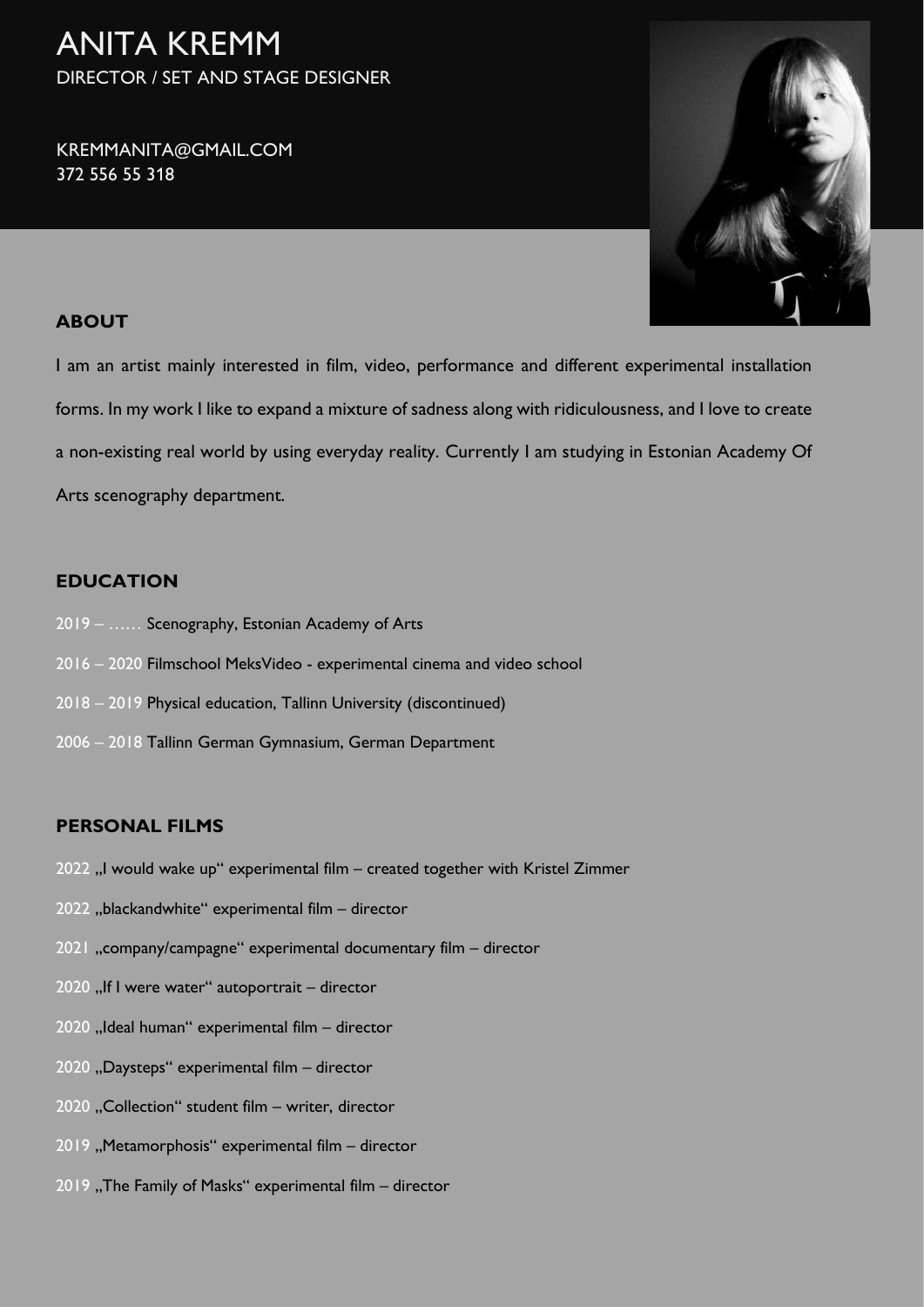- 2019 ["Oscar" student film –](https://vimeo.com/357183422) writer, director
- 2018 "Habit" short film [director, producer, sound editor](https://vimeo.com/273961549)
- 2017 "Cake" short film director

#### **SET / COSTUME / STAGE DESIGN**

- 2021 "Infinite Summer" feature film production and costume designer together with Liisamari Viik
- 2021 "dassemperdepot : you only have one minute" collection designer together with Liisamari Viik, Linda
- Mai Kari, Kristel Zimmer and Estookin
- 2021 "Pour Toi" performance-play by Paolo Panizza stage and costume designer
- 2021 "Days Without" short film production designer
- 2021 "Sunset" sci-fy student film costum designer together with Liisamari Viik, Kerttu Reinmaa
- 2020 "Will you please be quiet, please?" dance film art director
- 2019 [CPPM Drag Show](https://vimeo.com/387128007)  stage designer

#### **EXHIBITIONS / PERFORMANCES / INSTALLATIONS**

14.12.2021 Scenography BA 3rd year video installation "BEAUTIFUL/UGLY" at EKA Whitebox together with Kristel Zimmer, Linda Mai Kari, Liisamari Viik and Estookin. Course instructor: Ene-Liis Semper

29.05.2021 – 18.06 TASE'21 exhibition designer

10.02.2021 – 20.02 Performance-exhibition "dassemperdepot : study of deconstruction" together with Kristel Zimmer, Linda Mai Kari, Liisamari Viik and Estookin. Curator: Ene-Liis Semper

30.10.2020 Video installation "Room" at KuKu Club together with Kristel Zimmer, Linda Mai Kari, Liisamari Viik and Estookin – based on a folktale by Charles Perrault. Course instructor: Mark Raidpere

03.12.2019 Scenography BA 1st year works exhibition "Mask and facial deconstruction" at EKA Whitebox together with Kristel Zimmer, Linda Mai Kari, Liisamari Viik and Estookin. Course instructor: Ene-Liis Semper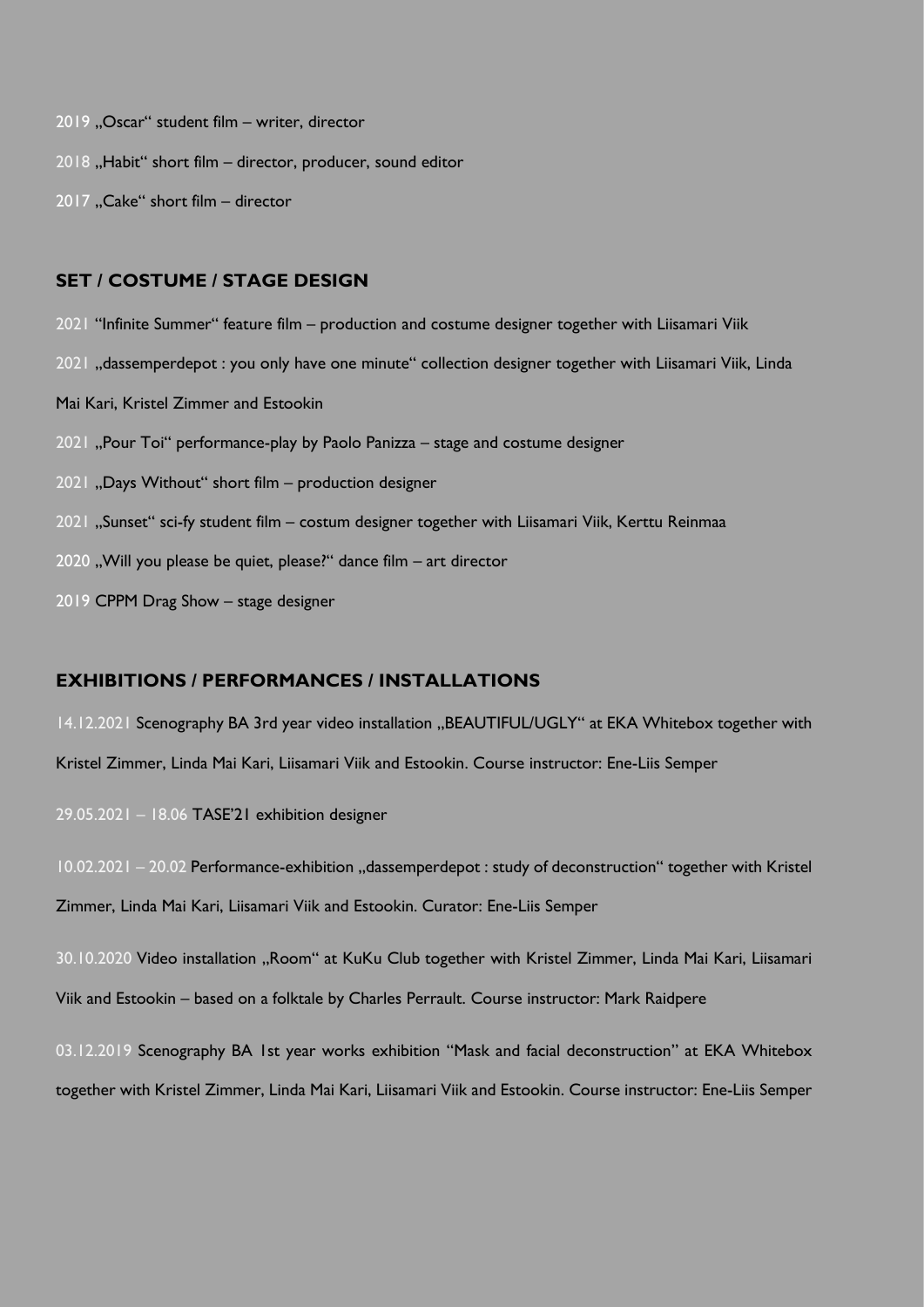#### **AWARDS AND RECOGNITIONS**

- "dassemperdepot : you have only one minute"– ERKI Fashion Show special prize winner
- "Daysteps" FISH Film Festival OSTSEEFISH prize winner (OffShorts: Young Baltic Cinema program)
- "Daysteps" Upfront! Video Award official selection
- "Daysteps" Black Nights Film Fesival national competition, Estonia official selection
- "Daysteps" Cinematic Panic, USA official selection
- "Ideal human" Laterna Magica, Estonia 2nd Place
- 2019 XI International Photography Competition "Young people in the 21st century", Lithuania nomination
- for creative search
- "Habit" Fish Film Festival, Germany Baltic official selection
- "Habit" Cinema Perpetuum Mobile, Belarus official selection
- "Habit" Rakvere Gymnasium Film Festival, Estonia Ist Place, Public Choice Award, Best Male Role
- "Habit" Tallinn Polytechnic School Film Festival, Estonia Ist Place, Grand Prix
- "Habit" Laterna Magica, Estonia Grand Prix
- "Habit" Le Plein de Super, France Finalist
- "Habit" SEE Film Festival, France official selection
- "Habit" UNICA, The Netherlands Silver Medal
- "Habit" Tyrol Short Film Festival, Austria Public Choice Award and Jury Prize
- "Habit" Saue Youth Film Festival, Estonia Best Story Prize
- "Habit" KSG NUI, Estonia Grand Prix, Jury Prize, Best Sound Prize
- "Habit" Camera Zizanio European section, Greece 3rd Place
- "Habit" Kino-Klick International Film Festival, Russia 1st Place
- "A new today" XI Laterna Magica, Estonia 1st Place
- "A new today" Vienna Independent Shorts Film Festival, Austria Heightened Awareness program
- 2017 "A new today" Youth Short Film Competition "2Care", Estonia Grand Prix
- "A new today" 23. West-East Film Festival, Germany official selection
- 2017 "Cake" Film Gala "Indielint", Estonia special prize for editing and style